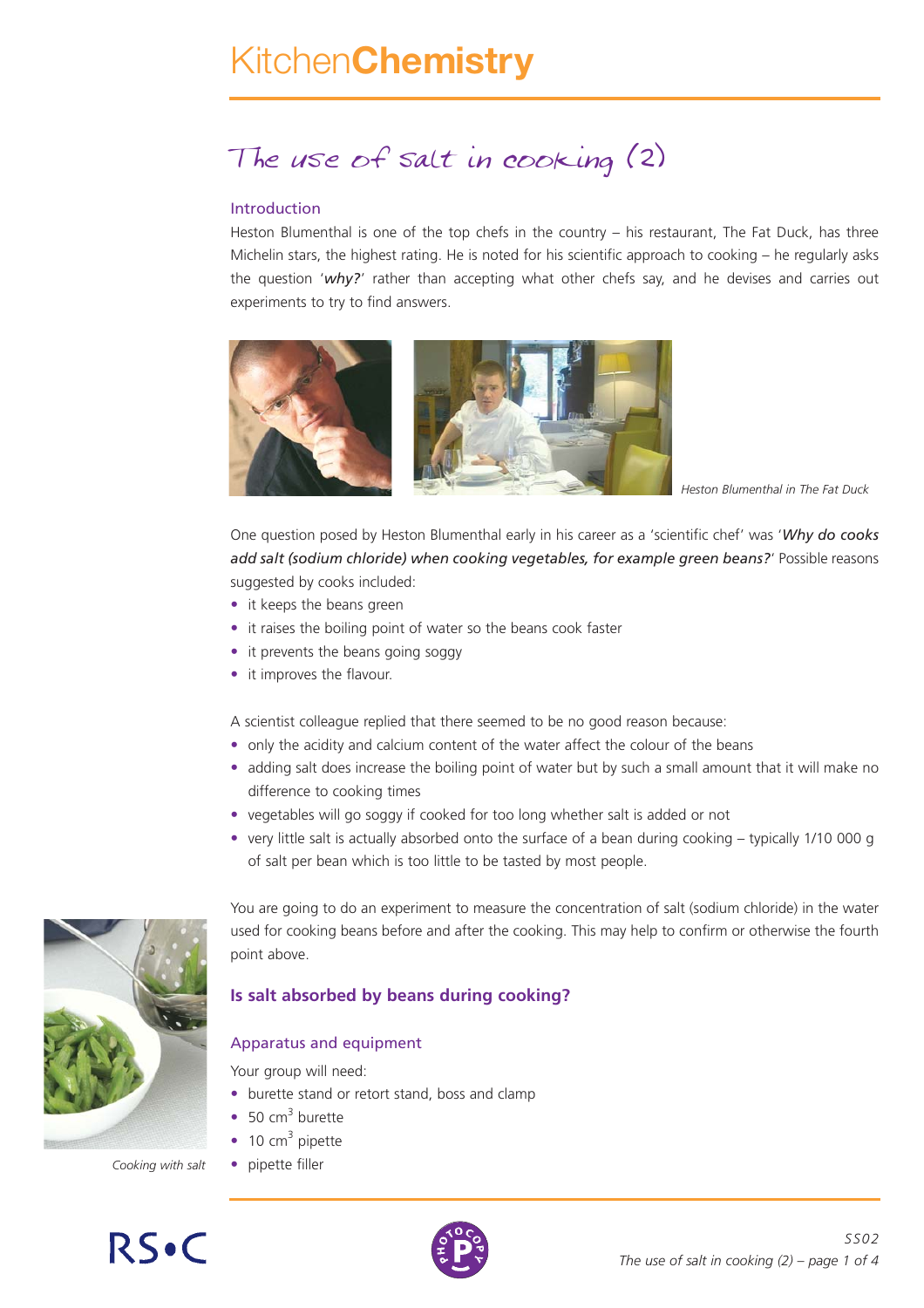

*Cooking with salt*

- white tile
- two or three 250  $\text{cm}^3$  conical flasks
- 100  $cm<sup>3</sup>$  beaker
- saucepan or 1 dm<sup>3</sup> beaker in which to cook the beans
- access to a top pan balance
- access to a cooker or other means of boiling the beans
- colander, sieve or similar for straining the beans
- 1 dm<sup>3</sup> measuring cylinder
- 1 dm $3$  volumetric flask
- wash bottle containing deionised water.

#### Chemicals

Your group will need:

- 0.05 mol dm<sup>-3</sup> silver nitrate solution (silver nitrate solution is dangerous to the eyes and blackens skin)
- sodium chloride about 6 g
- potassium chromate indicator (5 g potassium chromate (toxic) dissolved in 100 cm<sup>3</sup> water), ideally in a dropping bottle
- fresh green beans (approximately 125 g or about 50 beans).



### **Safety**

- Wear eye protection.
- Do not taste the beans, and ensure that after the lesson all beans are disposed of so that other students are not tempted to taste them.

#### Method

Weigh accurately about 6 g sodium chloride and make it up to 1.00 dm<sup>3</sup> with deionised water in the volumetric flask. Titrate 10.00 cm<sup>3</sup> portions of this solution with 0.05 mol dm<sup>-3</sup> silver nitrate solution using about 10 drops of potassium chromate solution as the indicator. A white precipitate of silver chloride will form as the silver nitrate is added. The end point is when the white precipitate acquires an off-white colour (a permanent red colour shows that you have overshot the end point). Continue titrating samples until you have two titration results within 0.1 cm<sup>3</sup>.

Now add the beans to the remaining salt solution in a saucepan or large beaker. Bring the water to the boil and simmer for about 5 minutes. Strain the beans, saving the cooking water and record the volume of water recovered. Titrate 10.00  $cm<sup>3</sup>$  samples of the cooking water as before until you have two titration results within 0.1  $cm<sup>3</sup>$ .

Use your results to calculate the concentration of salt in the water before and after cooking. Compare the concentration of salt in the water before cooking calculated from your titration with that calculated from the mass of sodium chloride you weighed out. This will give you an estimate of how accurate your titration was.

Calculate the total mass of sodium chloride in the cooking water before and after cooking. Remember to allow for the fact that there will be less water after cooking because of the samples you removed for the original titrations and because some will have been lost by evaporation.



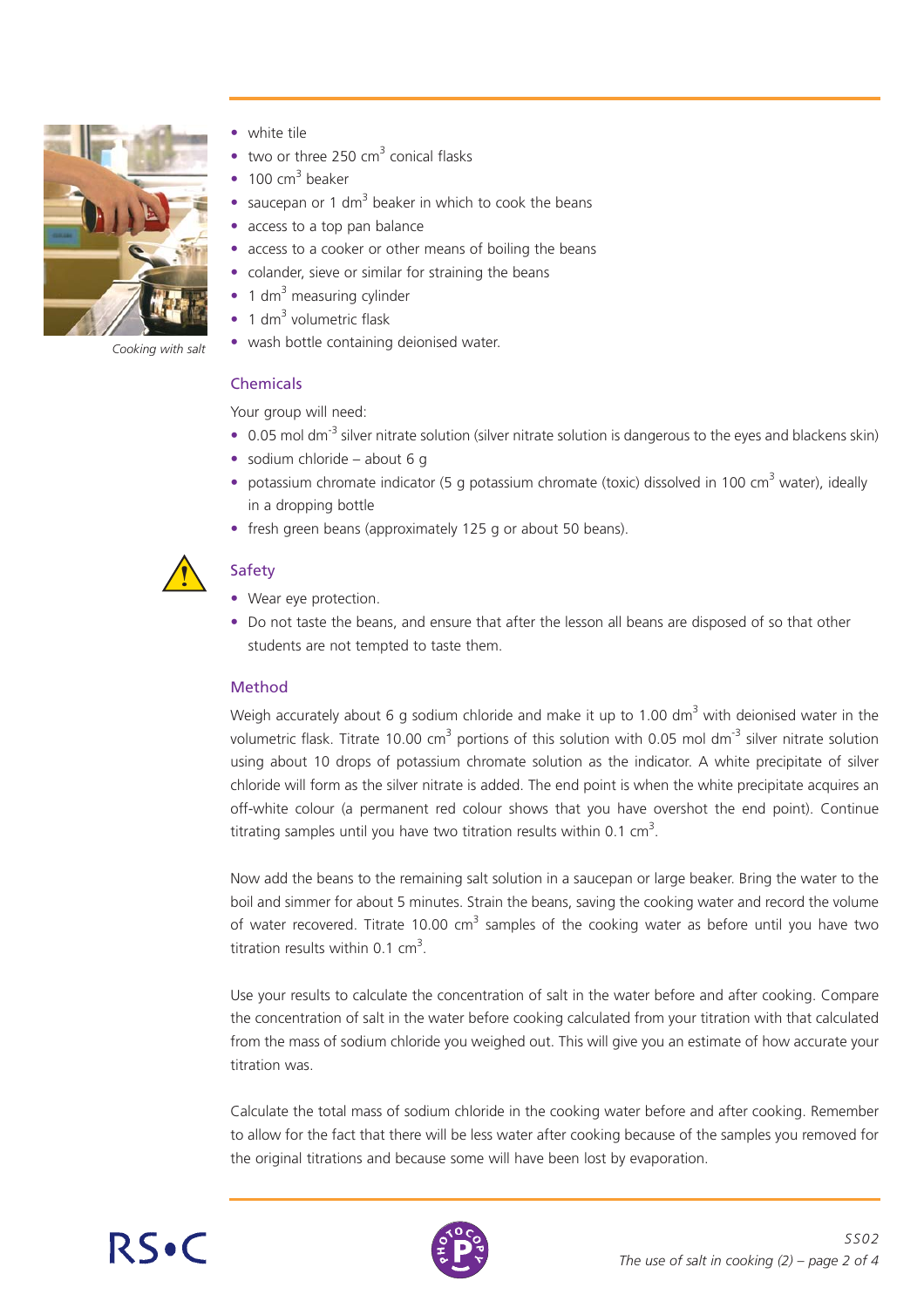

Do the results suggest that salt has been transferred from the cooking water to the beans?

*Doing the titration*

#### **Calculation**

Sodium chloride (NaCl) dissociates fully when dissolved in water:

 $NaCl(s) + aq \rightarrow Na^{+}(aq) + Cl^{+}(aq)$ 

So measuring [Cl<sup>-</sup>(aq)] tells us how much sodium chloride is dissolved in the water.

The equation for the titration reaction is:

 $NaCl(aq) + AgNO<sub>3</sub>(aq) \rightarrow AgCl(s) + NaNO<sub>3</sub>(aq)$ 

So the number of moles of silver nitrate is the same as the number of moles of sodium chloride.

Potassium chromate (yellow) can be used as an indicator; it goes red at the end point because of the formation of red silver chromate as soon as there are free Ag<sup>+</sup> ions in the solution.